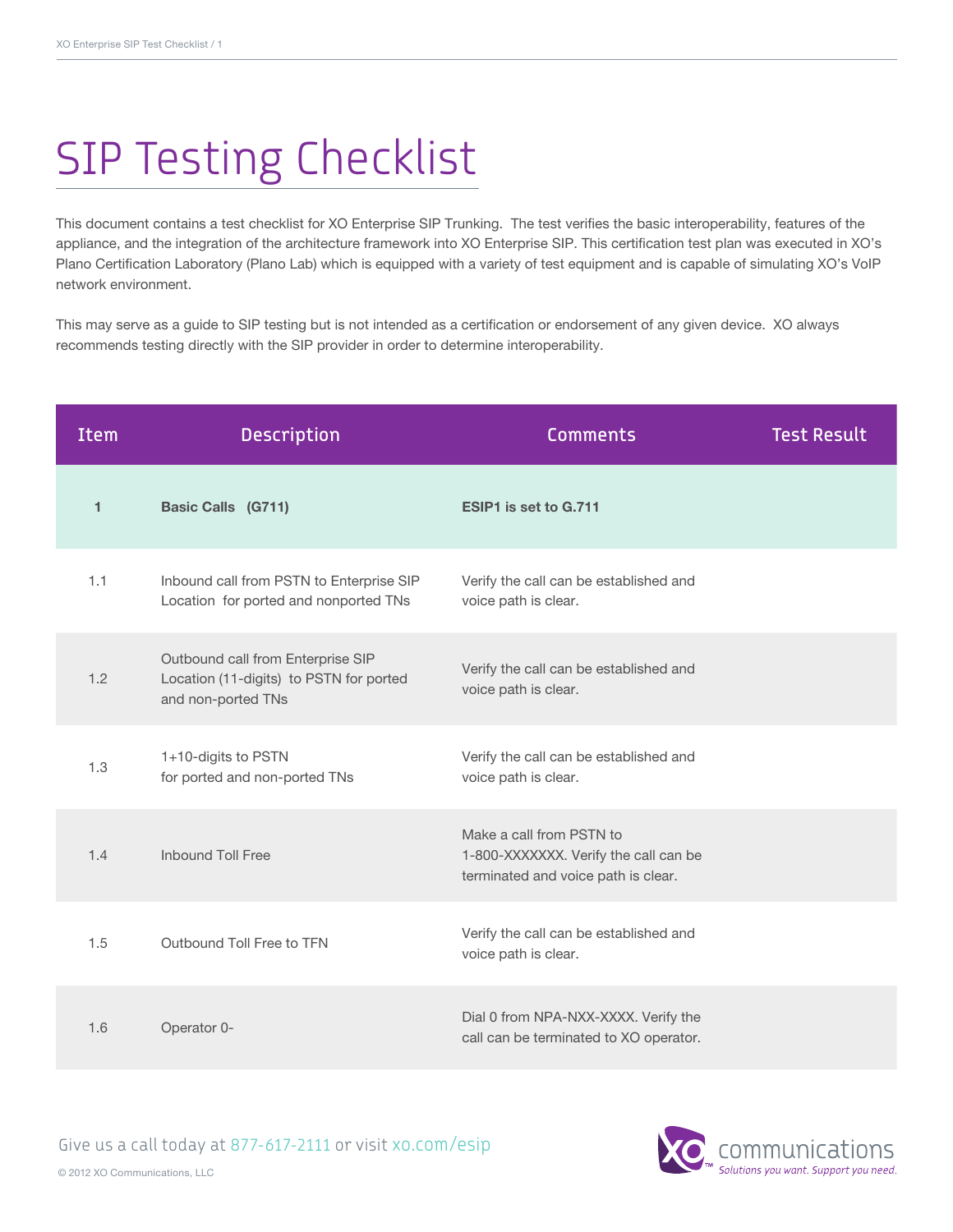| 1.7            | Operator 0+11-digits                                                                               | Dial 0+11 digits to NPA-NXX-XXXX.<br>Verify the call can be terminated<br>to operator.                 |
|----------------|----------------------------------------------------------------------------------------------------|--------------------------------------------------------------------------------------------------------|
| 1.8            | International 011+IDDD                                                                             | Verify the call can be established and<br>voice path is clear.                                         |
| 1.9            | DA                                                                                                 | Dial 411. Verify the call can be<br>terminated to operator.                                            |
| 1.10           | Static E 911 calls (simulated from<br>different customer locations) delivered<br>to the right PSAP | Verify the call can be terminated<br>to PSAP. Should be pre-arranged<br>with PSAP.                     |
| 1.11           | Inbound / outbound calls between ESIP<br>users and XO's Retail VOIP<br>users complete              | Verify the call can be established and<br>voice path is clear.                                         |
| 1.12           | Inbound / outbound calls between ESIP<br>users and XO's WVOIP users complete                       | Verify the call can be established and<br>voice path is clear.                                         |
| $\overline{2}$ | <b>Basic Calls (G729a)</b>                                                                         | ESIP is set to G.729a                                                                                  |
| 2.1            | Inbound call from PSTN to SESL for<br>ported and non-ported TNs                                    | Verify the call can be established and<br>voice path is clear.                                         |
| 2.2            | Outbound call from SESL (11-digits) to<br>PSTN for ported and non-ported XO TNs                    | Verify the call can be established and<br>voice path is clear.                                         |
| 2.3            | 1+10-digits to PSTN for ported and non-<br>ported XO TNs                                           | Verify the call can be established and<br>voice path is clear.                                         |
| 2.4            | Inbound Toll Free                                                                                  | Make a call from PSTN to<br>1-800-XXXXXXX.Verify the call can be<br>terminated and voice path is clear |

© 2012 XO Communications, LLC

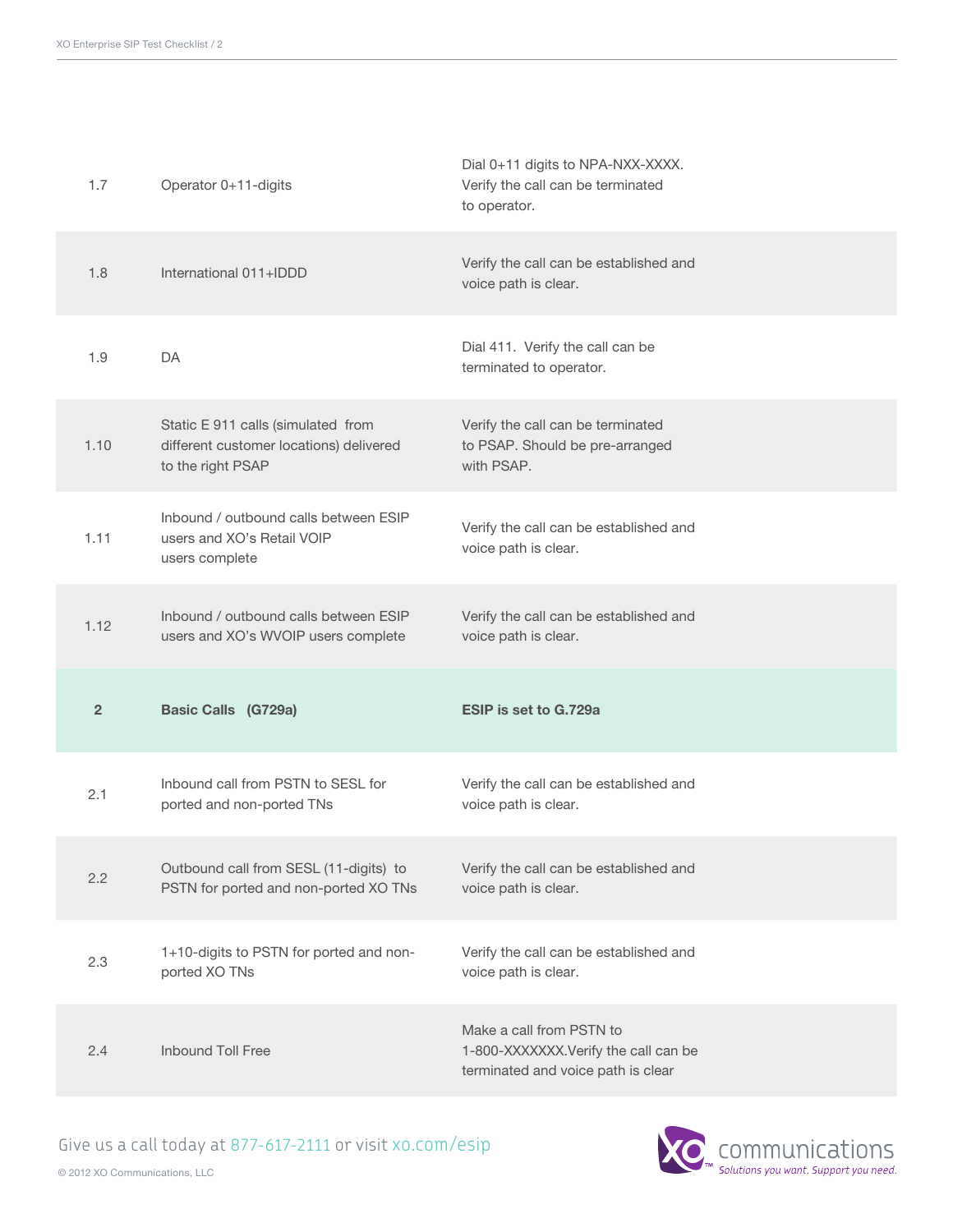| 2.5  | Outbound Toll Free to XO TFN and other<br>carrier's TFN                                            | Verify the call can be established and<br>voice path is clear.                         |
|------|----------------------------------------------------------------------------------------------------|----------------------------------------------------------------------------------------|
| 2.6  | Operator 0-                                                                                        | Dial 0 from NPA-NXX-XXXX. Verify the<br>call can be terminated to operator             |
| 2.7  | Operator 0+11-digits                                                                               | Dial 0+11 digits to NPA-NXX-XXXX.<br>Verify the call can be terminated to<br>operator. |
| 2.8  | International 011+IDDD                                                                             | Verify the call can be established and<br>voice path is clear                          |
| 2.9  | DA                                                                                                 | Dial 411. Verify the call can be<br>terminated to operator                             |
| 2.10 | static E 911 calls (simulated from<br>different customer locations) delivered to<br>the right PSAP | Verify the call can be terminated<br>to PSAP. Should be pre-arranged<br>with PSAP.     |
| 2.11 | inbound / outbound calls between<br>ESIP users and XO's Retail VOIP<br>users complete              | Verify the call can be established and<br>voice path is clear.                         |
| 2.12 | inbound / outbound calls between ESIP<br>users and XO's WVOIP users complete                       | Verify the call can be established and<br>voice path is clear                          |
| 3    | <b>Caller ID (CLID) and Calling Name</b><br>(CNAM) Presentation)                                   |                                                                                        |
| 3.1  | Inbound CLID from PSTN                                                                             | Verify the PSTN CLID is displayed on the<br>termination phone.                         |
| 3.2  | Outbound CLID to PSTN                                                                              | Verify the CLID is displayed on the<br>termination phone.                              |

© 2012 XO Communications, LLC

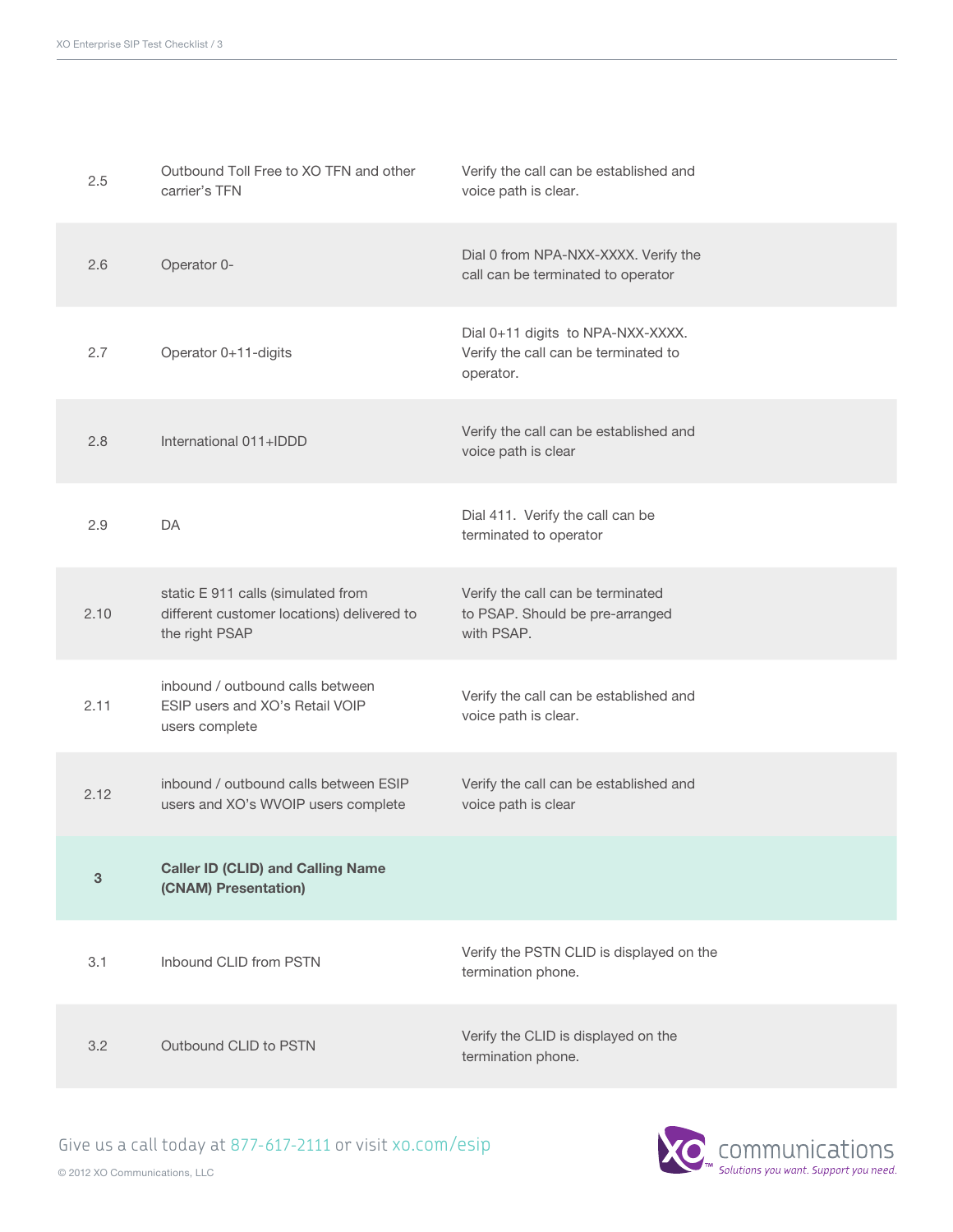| 3.3 | Inbound Caller ID Blocking                                                                                                                      | Verify the PSTN CLID is blocked.                                |
|-----|-------------------------------------------------------------------------------------------------------------------------------------------------|-----------------------------------------------------------------|
| 3.4 | Outbound Caller ID Blocking                                                                                                                     | Verify the CLID is blocked.                                     |
| 3.5 | Inbound CNAM                                                                                                                                    | Verify the PSTN CNAME is displayed on<br>the termination phone. |
| 4   | Call Forward: (1st party = calling;<br>2nd party = 1st called party; 3rd party<br>= the call-forwarded-to party) Verify<br><b>CLID delivery</b> |                                                                 |
| 4.1 | Call Forward Always by Enterprise SIP<br>Location to Extension on inbound call<br>from PSTN                                                     | Verify the call is forwarded.                                   |
| 4.2 | Call Forward Always by Enterprise SIP<br>Location to PSTN on inbound call from<br><b>PSTN</b>                                                   | Verify the call is forwarded.                                   |
| 4.3 | Call Forward Busy by by Enterprise SIP<br>Location to Extension on inbound call<br>from PSTN                                                    | Verify the call is forwarded.                                   |
| 4.4 | Call Forward Busy by Enterprise SIP<br>Location to PSTN on inbound call<br>from PSTN                                                            | Verify the call is forwarded.                                   |
| 4.5 | Call Forward No Answer by Enterprise<br>SIP Location to Extension on inbound<br>call from PSTN                                                  | Verify the call is forwarded.                                   |
| 4.6 | Call Forward No Answer by Enterprise<br>SIP Location to PSTN on inbound call<br>from PSTN                                                       | Verify the call is forwarded.                                   |

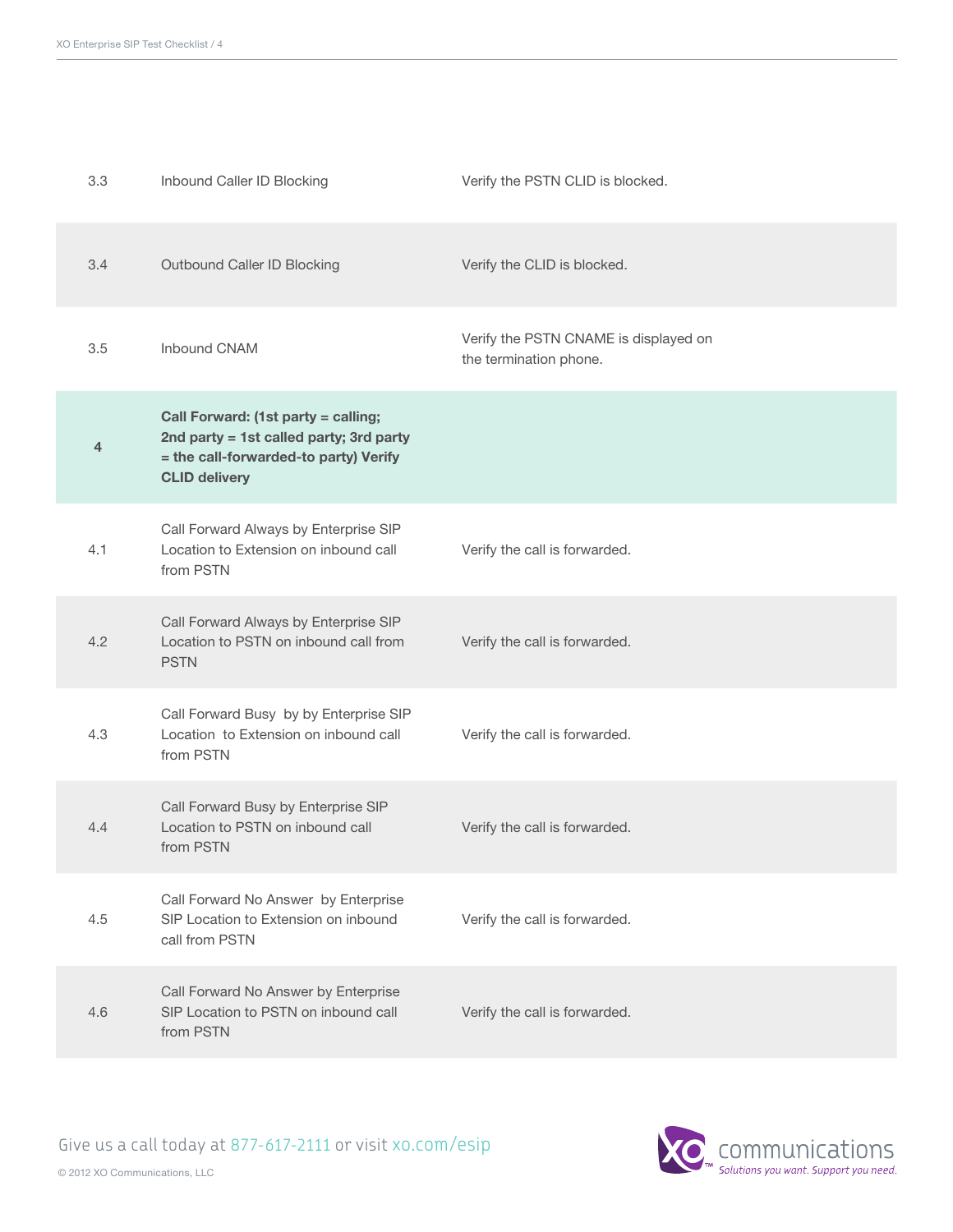| 5              | <b>Dual Tone Multi-Frequency (DTMF)</b><br><b>Tests</b>                                                                                    | Call Forward: (1st party = calling; 2nd<br>party = 1st called party; 3rd<br>party = the call-forwarded-to party)<br><b>Verify CLID delivery</b> |
|----------------|--------------------------------------------------------------------------------------------------------------------------------------------|-------------------------------------------------------------------------------------------------------------------------------------------------|
| 5.1            | Outbound RFC2833 to PSTN (access<br>IVR and verify) for G711 and G729a                                                                     | Verify both menu selections works.                                                                                                              |
| 5.2            | Inbound RFC2833 to SESL for G711 and<br>G729a                                                                                              | Verify menu selection works.                                                                                                                    |
| 5.3            | Outbound in-band RTP DTMF to PSTN<br>for G711                                                                                              | Verify menu selection works.                                                                                                                    |
| 5.4            | Inbound in-band RTP DTMF for G711                                                                                                          | Verify menu selection works.                                                                                                                    |
| 6              | <b>Voicemail</b>                                                                                                                           |                                                                                                                                                 |
| 6.1            | Leave voice mail from PSTN: Verify that<br>DTMF (inband RTP and RFC2833 or<br>G729a and G711) works                                        | Don't answer the call and leave a<br>message. Verify voice mail works.                                                                          |
| 6.2            | Retrieve voice mail from PSTN: Verify<br>that DTMF (inband RTP and RFC2833<br>for G729a and G711) works                                    | Make a call from PSTN to voice mail<br>and retrieve voice mail. Verify voice mail<br>retrieval works.                                           |
| $\overline{7}$ | <b>Network Redundancy (use G729a</b><br>calls) Loadsharing and Priority method<br>; have traffic in both directions.<br><b>Measure PDD</b> |                                                                                                                                                 |
| 7.1            | Check that standard                                                                                                                        | Set priority mode and make a call from                                                                                                          |

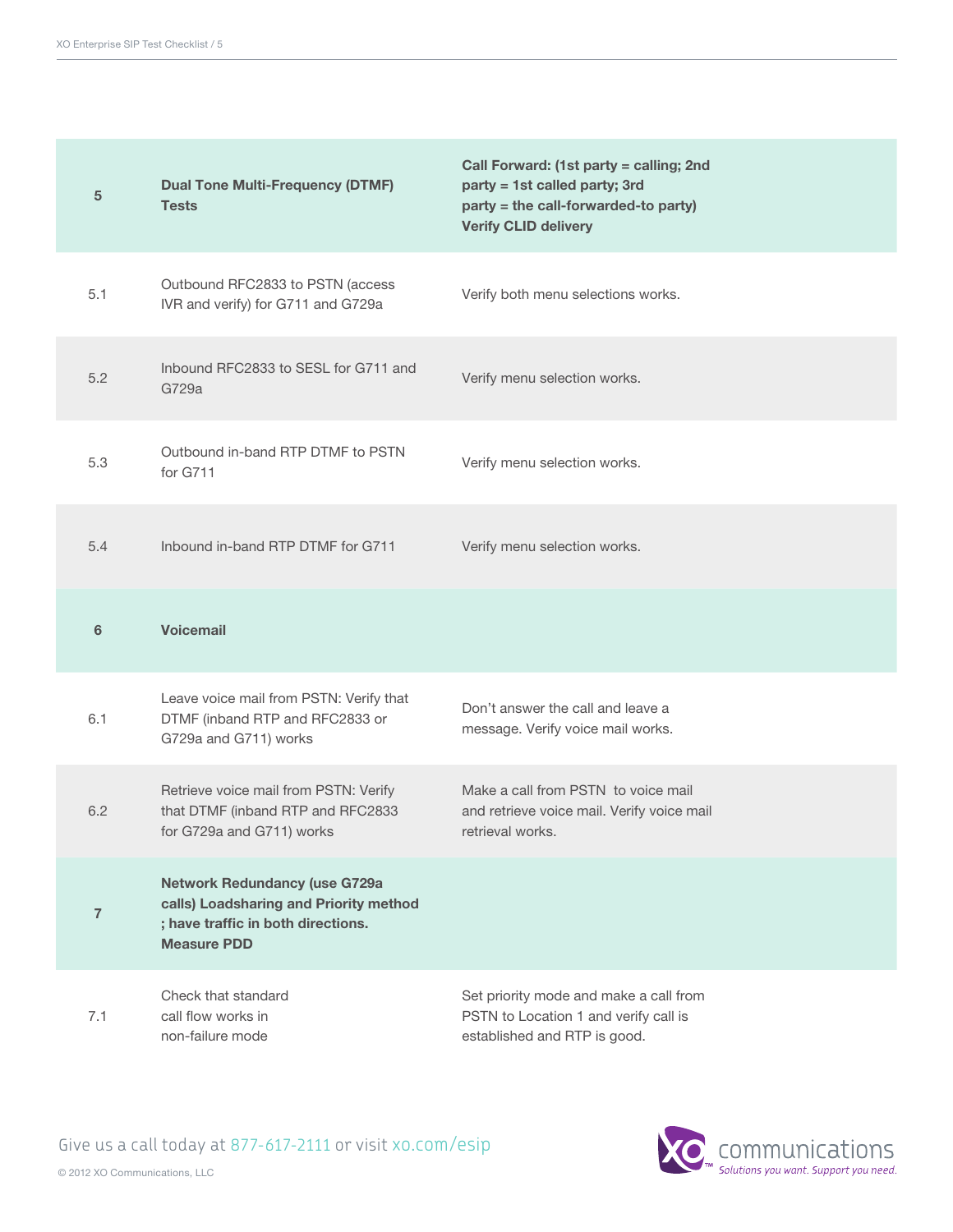| 7.2 | Check that failover method works when<br>the 1st Trunk Group is totally congested. | Make a call(s) to ensurelocation 1 is<br>congested. Then make a call from PSTN<br>to location 1 and Verify call is rerouted<br>to location 2                                     |
|-----|------------------------------------------------------------------------------------|----------------------------------------------------------------------------------------------------------------------------------------------------------------------------------|
| 8   | Auto Attendant using G711 and G729a                                                |                                                                                                                                                                                  |
| 8.1 | Dial by extension from PSTN                                                        | Verify that the call is established to the<br>AA and verify the dialing by extension.                                                                                            |
| 8.2 | Dial by name from PSTN                                                             | Verify that the call is established to the<br>AA and verify the dialing by Name.<br>Note: The CLID last name and first<br>name must be used for dial by name<br>to work properly |
| 9   | <b>Conferencing</b>                                                                |                                                                                                                                                                                  |
| 9.1 | 3rd party is extension (all G711)                                                  | Verify 3 parties are conference                                                                                                                                                  |
| 9.2 | Third party is PSTN (all G711)                                                     | Verify call is rerouted to location 2.                                                                                                                                           |
| 9.3 | Third party is PSTN using G729a                                                    | Verify 3 parties are conference                                                                                                                                                  |
| 9.4 | Conferencing of participants using mix of<br>G729a, G711                           | Verify 3 parties are conference                                                                                                                                                  |
| 10  | <b>Call Hold</b>                                                                   |                                                                                                                                                                                  |

Communications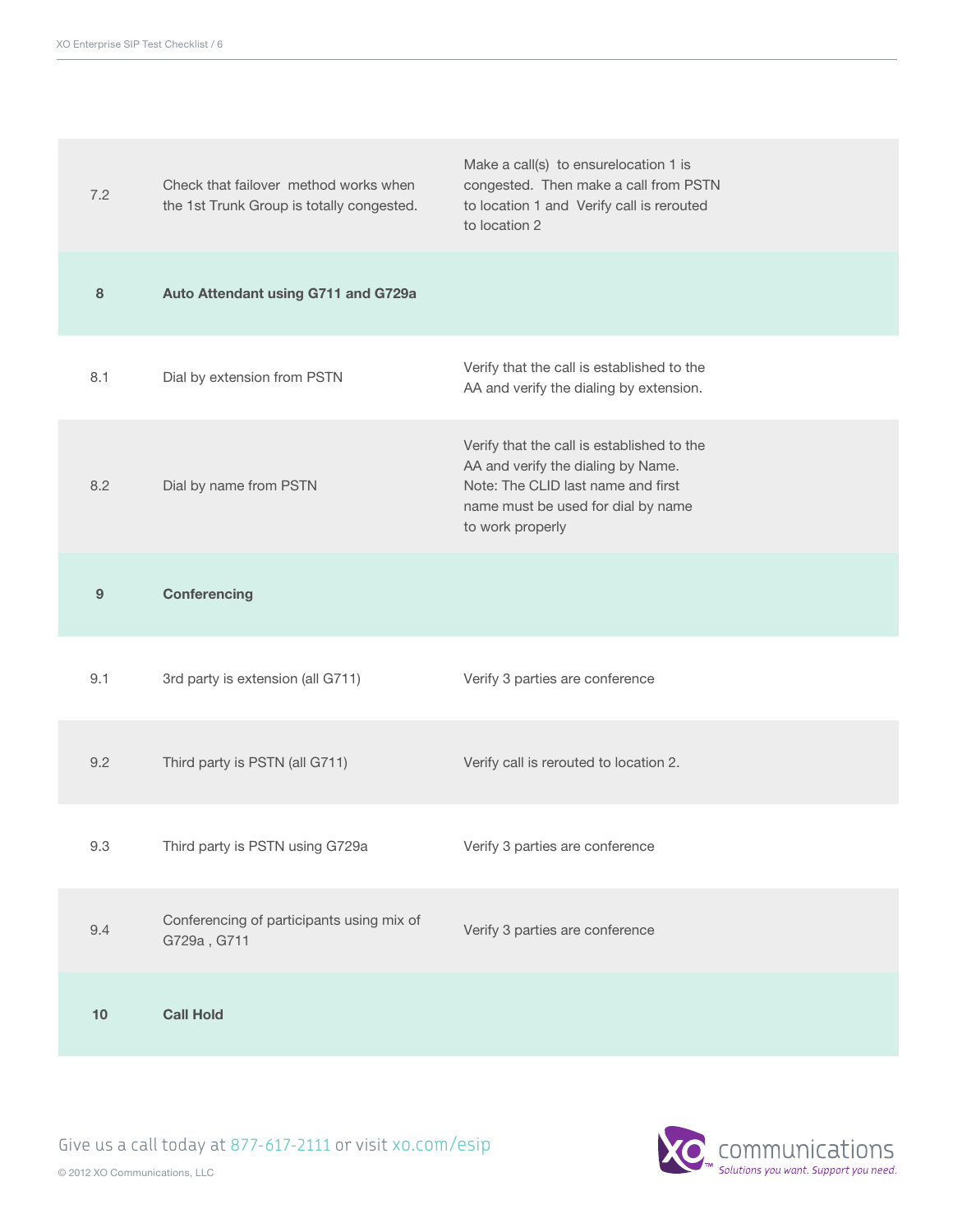| 10.1 | PSTN call can be put on hold and then<br>returned to successfully with and without<br>Music On Hold                     | Make a call from 9723965051 to<br>4693876501. Verify call can be held on<br>either side and then returned with and<br>without Music On Hold. |
|------|-------------------------------------------------------------------------------------------------------------------------|----------------------------------------------------------------------------------------------------------------------------------------------|
| 11   | Call Transfer: 1st party = calling party;<br>2nd party = 1st called party; 3rd party<br>= the call transferred-to party |                                                                                                                                              |
| 11.1 | Verify the call is established from PSTN<br>Location extension and then blind<br>transfer to 2nd extension              | Verify the call is established from PSTN<br>Location extension and then blind<br>transfer to2nd extension                                    |
| 11.2 | Call Transfer of an inbound call from<br>PSTN to extension - consult                                                    | Verify the call is established from PSTN<br>Location extension consulted transfer to<br>2nd extension                                        |
| 11.3 | Call Transfer of an inbound call from<br>PSTN to PSTN - blind                                                           | Verify the call is established from PSTN<br>to Location extension and then blind<br>transfer to PSTN                                         |
| 11.4 | Call Transfer of an inbound call from<br>PSTN to PSTN - consult                                                         | Verify the call is established from PSTN<br>to Location and then consulted transfer<br>to PSTN                                               |
| 11.5 | Call Transfer of an inbound call from<br>extension to PSTN - blind                                                      | Verify the call is established from<br>extension and then blinded transfer<br>to PSTN                                                        |
| 11.6 | Call Transfer of<br>an inbound call<br>from extension<br>to PSTN - consult                                              | Verify the call is established from<br>extension to PSTN and then consulted<br>transfer to PSTN                                              |
| 12   | <b>Session Refresh</b>                                                                                                  |                                                                                                                                              |
| 12.1 | Check that Session Timer negotiation<br>works correctly                                                                 | Make a call and Verify session timer<br>negotiation works correctly.                                                                         |